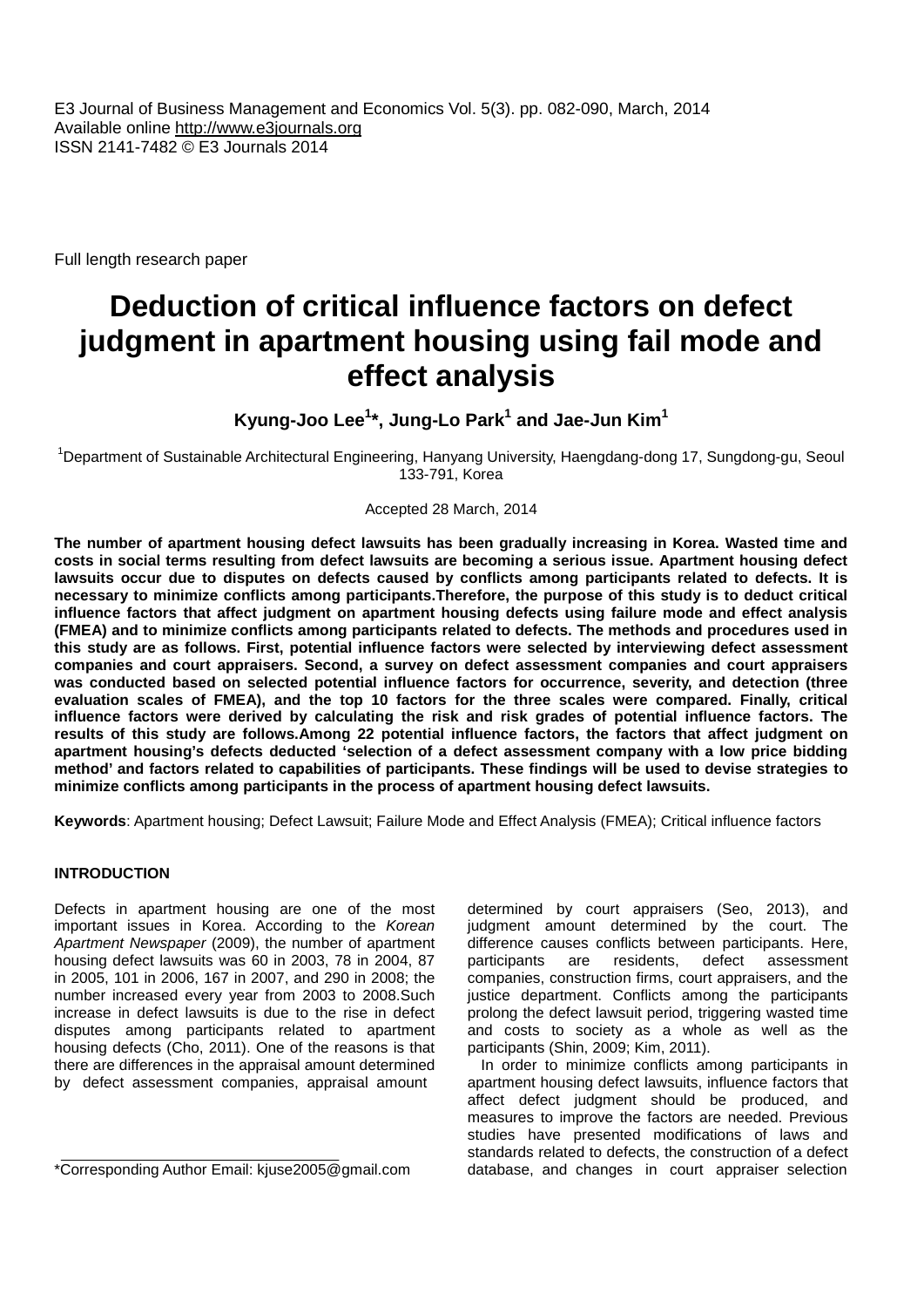Kyung-Joo et al. 083



**Figure 1.** Flowchart of Judgment on Apartment Housing Defects in Korea

standards as measures for improvement. However, they have failed to present measures for improvement by resolving practical problems or deriving critical influence factors.

Therefore, the aim of this study is to select potential influence factors that affect defect judgment on Korean apartment housing by interviewing defect assessment companies and appraisers and deriving critical influence factors that should be enhanced among selected potential influence factors using failure mode effect analysis (FMEA). Thereby, measures that minimize conflicts among those who participate in apartment housing defect lawsuits will be presented in this study.

## **Literature review**

## **Defect judgment of apartment housing in Korea**

Repairs of defects including cracks, water leakages, and surface condensation and fraudulent construction works that occur in Korean apartment housing are requested to construction firms through collective lawsuits to protect the rights and interests of residents. When such requests for defect repairs are not well-accepted, residents file defect lawsuits, claiming defective guaranty costs and punitive damages (Doo, 2010).

The flow of defect judgment on Korean apartment housing is illustrated in Figure 1. Residents organize a representative meeting of residents for a defect lawsuit.

The representative group of residents is a major interested party in a defect lawsuit and hires a lawyer to entrust overall matters. Then, the grouprequests a defect appraisal by a defect assessment company in order to obtain materials to prove defects. Based on the appraisal result by this defect assessment company, the group proceeds with a defect lawsuit with the construction firm, the defendant. During a defect lawsuit, the justice department reappraises the appraisal results reported by the defect assessment company through a court appraiser belonging to the court and constructs data for judgment. Finally, the justice department (court) makes a defect judgment based on the appraisal results from the defect assessment company and the court appraiser. However, in this process, serious conflicts for each party's own interest occur between residents and the construction firm.

#### **Failure Mode and Effect Analysis**

FMEA is a method used to evaluate the influence on the entire system or the severity of the influence when a failure in each process, each element of the system, takes place (Stamatis, 1997). FMEA evaluates the occurrence of failures due to potential risk factors, the severity of the result when a failure occurs, and the detection of failures from customers; it derives a risk priority number (RPN) by multiplying the three elements. FMEA prevents the occurrence of failures and minimizes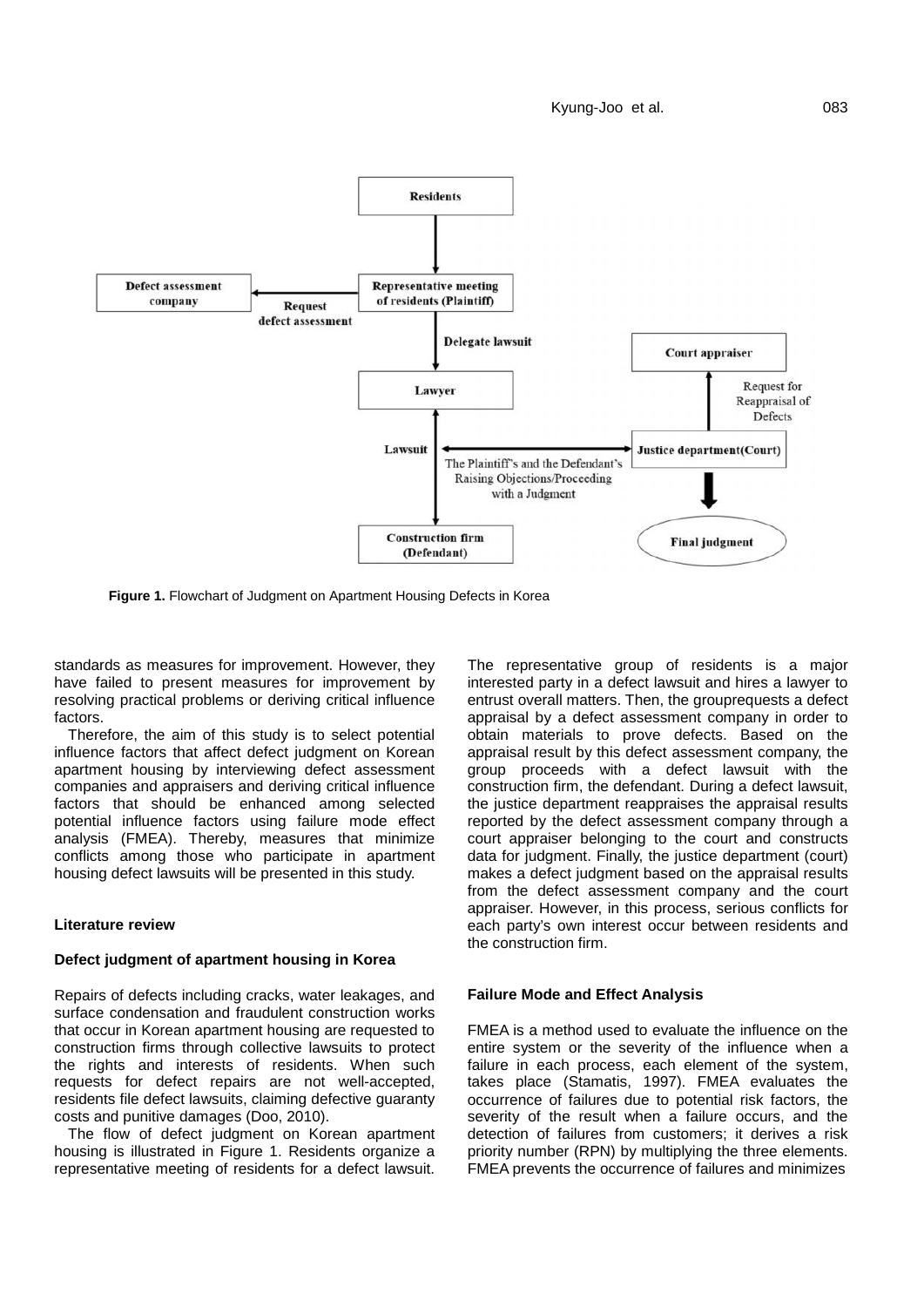their impact by concentrating on a small number of highrisk prioritized items (Pyzdek, 2003).

FMEA techniques are divided into five types: system, design, process, facility, and service FMEA. They also may be differentiated into functional, realizable, and process FMEA according to the developmental stage. Unlike failure tree analysis and failure mode and critical analysis, FMEA is the most widely used risk evaluation method and an effective method to predict and remove potential problems in advance. Moreover, unlike system FMEA and design FMEA, process FMEA has focused on methods to decrease defective products and may review the possibility of a failure increase by determining the detection number of potential process problems (Lawson, 1983).

This study aims to produce critical influence factors that affect judgment on apartment housing defects. In order to derive critical influence factors, this study applied process FEMA that easily identifies faulty product decreases and fatal and crucial characteristics among the FMEA techniques.

## **Previous study**

Various studies related to apartment housing defects have been conducted. Kim (2008) surveyed the causes of defect discontent from the staff in charge and experts who working on defect-related businesses and finally proposed a countermeasure scheme on lawsuits of defect discontent. Kim et al. (2008) proposed a personal digital assistant (PDA) and wireless web-integrated quality inspection and defect management system (QIDMS) that can collect defect data at a site in real time and effectively manage the statuses and results of the corrective works performed by crews. Yoon (2008) categorized the problems with the disputes over apartment house defects by reviewing those defects theoretically and analyzing the court decisions in lawsuits to claim guaranty money for defects to suggest some improvement measures and a search model to prevent any risk for defects, and ultimately to make a contribution to the resolution of such disputes. Shin (2009) analyzed different categories of defects in relation to apartment housing to understand the status of legal disputes over such defects and prepare basic data to provide input to such disputes. Cho (2011) analyzed defect lawsuits leading to action taken against contractors, and strategic countermeasures were proposed according to the type and size of the defect. Kim (2011) drew on the cases of defects occurring in apartments houses constructed domestically to investigate the differences in the recognition of defectrelated experts and to survey/analyze the problems 25 apartment houses' defect management plans in order to suggest an improvement plan for efficient management. Lee (2011) analyzed the types of construction defects based on repair records and status reports for 14,762

households at 17 apartment complexes in the greater Seoul area for the purpose of classifying the types of construction defects. Jung (2012) analyzed defect management through judicial precedents of landscape construction defects and suggested methods for improving defect management. Park et al. (2013) presented a conceptual system framework for construction defect management with a comprehensive and proactive mechanism by linking ontology and augmented reality with building information modeling.

Previous studies of apartment housing defects have largely attempted to preempt construction and elemental critical defects using appraiser results provided by defect assessment companies. Other researchers have developed measures to minimize disputes by presenting defect management methods or each participant's measures to cope with defect lawsuits. However, they failed to derive critical influence factors affecting judgment on apartment housing defects and to take into account practical matters. Accordingly, this study will derive critical influence factors that affect judgment on apartment housing defects through interviews with working groups and FMEA, and present practical measures to improve such factors.

#### **RESEARCH METHODOLOGY**

This study was divided into two stages. In the first stage, potential influence factors were selected, and the second stage involved producing critical influence factors. During the first stage, interviews with working groups from defect assessment companies and court appraisers were conducted. Then, potential influence factors were selected by examining previous studies. During the second stage, evaluation scales for a survey and risk grades for FMEA were determined. An FMEA questionnaire was composed based on the selected potential influence factors and evaluation scales, and a survey to calculate risk and risk grades was carried out. In addition, reliability analysis was made using SPSS Statistics 18 in order to determine the reliability of the survey results. Lastly, the top 10 factors for the occurrence, severity, and detection numbers were derived and compared, and risk grades were calculated to produce critical influence factors affecting judgment on apartment housing defects.

#### **Selection of potential influence factors**

Potential influence factors affecting judgment on apartment housing defects were selected by examining previous studies and interviewing working groups of defect assessment companies and court appraisers. Table 1 shows the potential influence factors that were chosen. There were 22 influence factors in four items. The four items are defect assessment companies'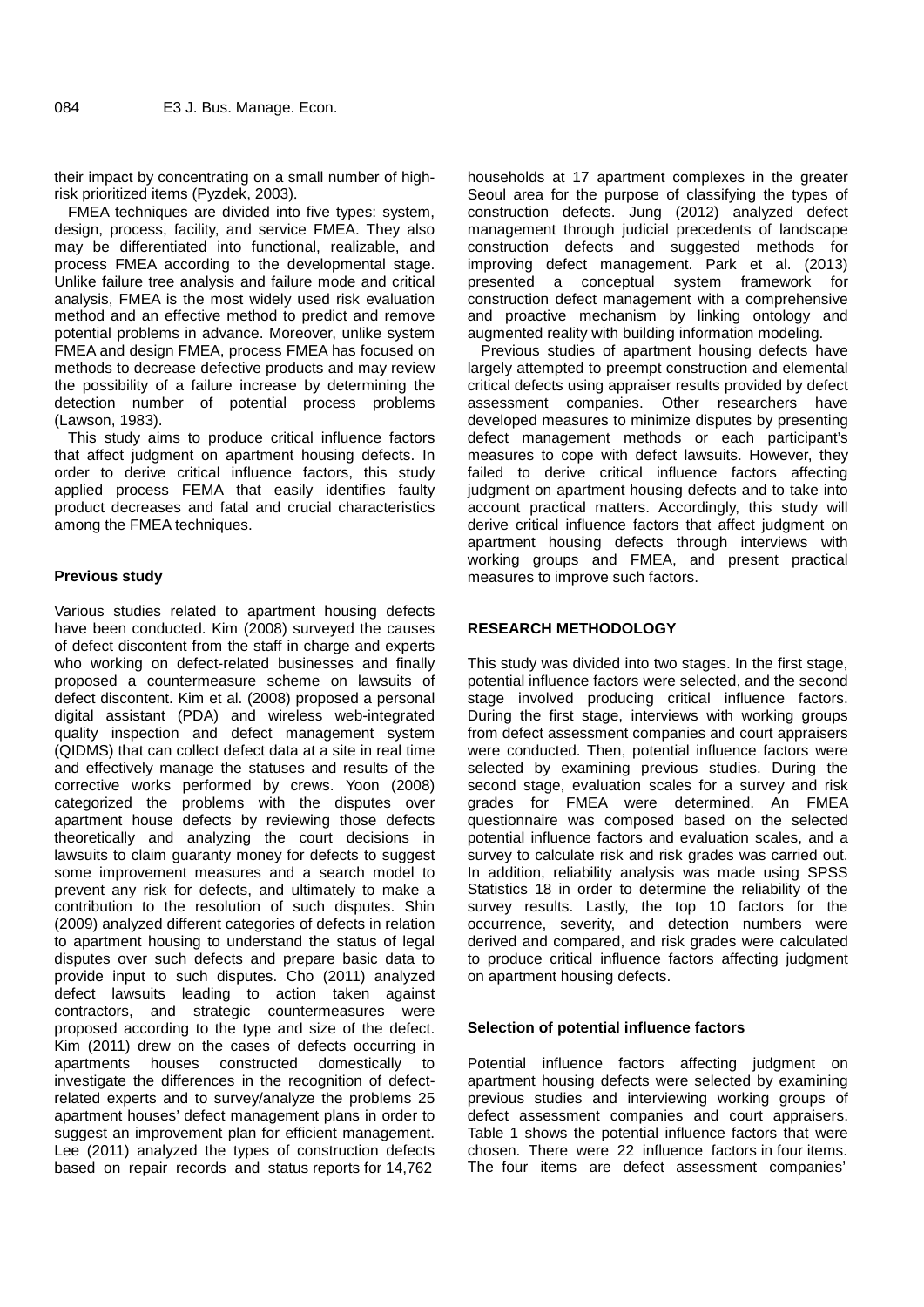**Table 1.** Selected potential influence factors

| <b>Item</b>                    | <b>Influence factors</b>                                                                                                                           | Code   |  |  |
|--------------------------------|----------------------------------------------------------------------------------------------------------------------------------------------------|--------|--|--|
|                                | Involvement of defect measurers' subjective views                                                                                                  |        |  |  |
| Measurement                    | Differing defect measurement methods according to defect assessment companies and<br>court appraisers (defect measurement locations and equipment) |        |  |  |
| and appraisal                  | Selection of differing defect repair methods according to defect assessment companies<br>and court appraisers                                      |        |  |  |
|                                | Application of differing costs (material cost and labor cost) according to defect<br>assessment companies and court appraisers                     |        |  |  |
|                                | Inconsistent reduction of appraisal amount due to restricted responsibility of the justice<br>department                                           |        |  |  |
|                                | Insufficiency in receivables transfer rate by the representative meeting of residents<br>(plaintiff)                                               |        |  |  |
|                                | Unclear standard for defect judgment                                                                                                               | $B-03$ |  |  |
| Institutions and<br>guidelines | Lack of guidelines by defect assessment companies for defect measurement standard<br>and methods                                                   |        |  |  |
|                                | Lack of application standard and guidelines by defect assessment companies for defect<br>repair methods                                            |        |  |  |
|                                | Lack of consistent guidelines by defect assessment companies for cost application<br>standard                                                      | $B-06$ |  |  |
|                                | Selection of a defect assessment company with a low price bidding method                                                                           | $B-07$ |  |  |
|                                | Performance of appraisal by a non-professional court appraiser                                                                                     | $C-01$ |  |  |
|                                | Lack of professionals (facilities, electricity, and landscaping) owned by the defect<br>assessment company                                         |        |  |  |
|                                | Selection of court appraisers with lack of expertise                                                                                               | $C-03$ |  |  |
| Capabilities                   | Residents' lack of special knowledge                                                                                                               | $C-04$ |  |  |
|                                | Lack of technical understanding of the justice department                                                                                          | $C-05$ |  |  |
|                                | Differences in defect investigation scope resulting from defect assessment companies'<br>technological differences                                 | $C-06$ |  |  |
|                                | Lack of technical human resources due to petty status of court appraisers                                                                          | $C-07$ |  |  |
|                                | Lack of residents' interest in defect appraisal                                                                                                    | $D-01$ |  |  |
| Mind                           | Lack of defect assessment companies' responsibility for appraisal outcomes                                                                         | $D-02$ |  |  |
|                                | Excessive appraisal by defect assessment companies aligned with the plaintiff's interest                                                           | $D-03$ |  |  |
|                                | Differences in perspectives among defect assessment companies                                                                                      | $D-04$ |  |  |

measurement and appraisal, institutions and guidelines on a national level, capabilities of defect appraisal participants, and perspectives of participants related to defect appraisal.

#### **Determination of evaluation scales and risk grades**

## **Determination of evaluation scales**

Evaluation scales were established as the occurrence, severity, and detection numbers in consideration of the different characteristics of the construction industry from those of the manufacturing industry. Table 2 displays the concept and evaluation scales for the occurrence, severity, and detection numbers. To evaluate each item, the 10-point scale most universally adopted in FMEA was applied.

The occurrence number is a scale that evaluates

the frequency with which a given influence factor affects judgment on apartment housing defects. The severity number is a scale that evaluates a given influence factor's influence on defect judgment. The detection number is a scale that evaluates a given influence factor's influence on the defect judgment result.

#### **Determination of risk grades**

The determination of risk grades is the most important part of FMEA. Risk grading involves objectively evaluating what influence a given factor has and providing a grade; it is the standard to determine a factor's priority through the objective evaluation of factors and to developmeasures (Stamatis, 2003).

In many cases, RPN is used as the standard to determine ordinary risk grades using FMEA. This study intended to derive risk ranking through RPN, but the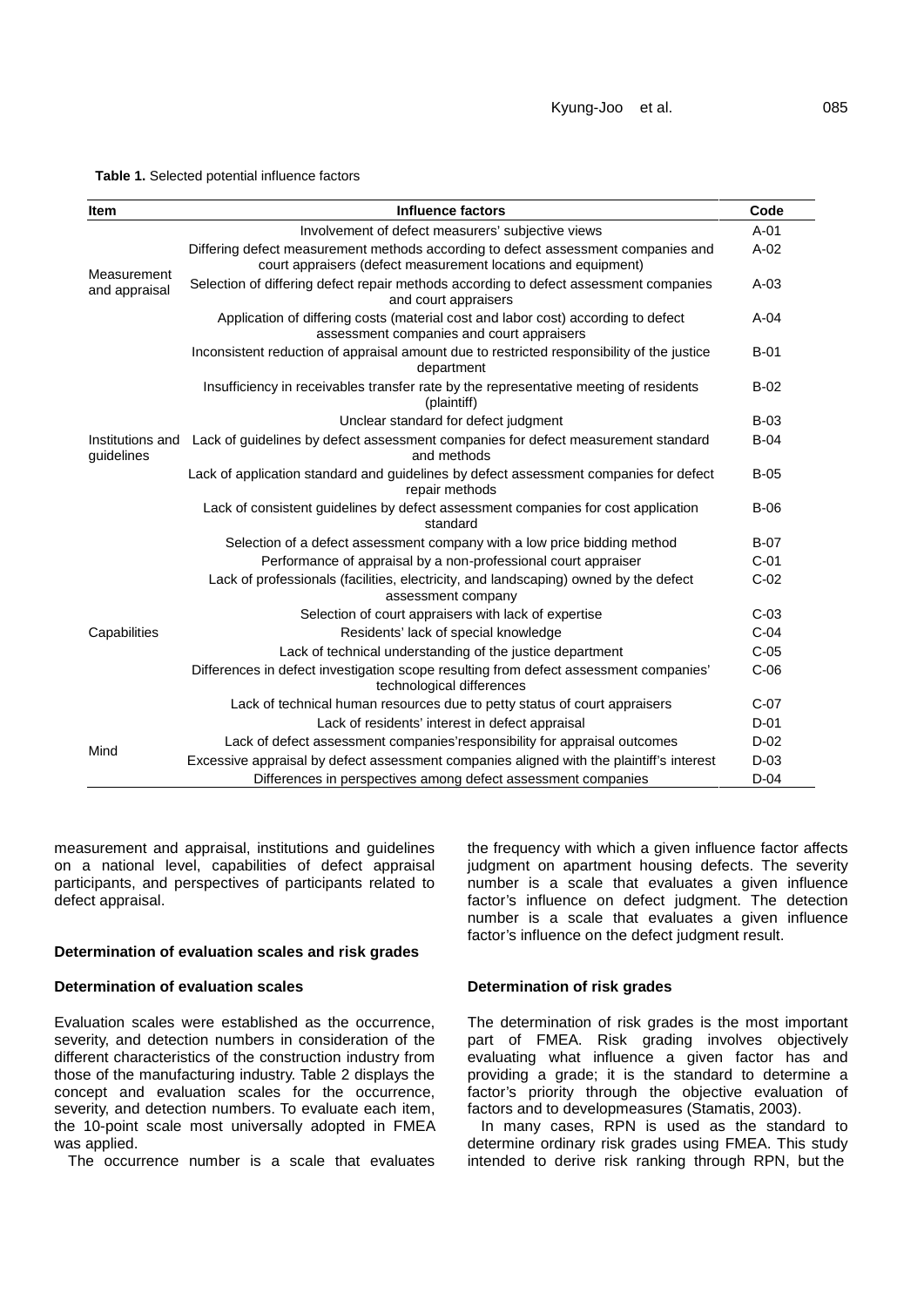| <b>Score</b> | occurrence number                                                  | severity number                                                    | detection number                                                                             |
|--------------|--------------------------------------------------------------------|--------------------------------------------------------------------|----------------------------------------------------------------------------------------------|
| 1point       | Little possibility for the influence<br>factor to occur            | The severity number of the<br>influence factor is very small       | The influence of the defect<br>judgment on the result is much<br>smaller than expected       |
| 2points      | Low possibility for the influence<br>factor to occur               | The severity number of the<br>influence factor is small            | The influence of the defect<br>judgment on the result is smaller<br>than expected            |
| 3points      | Relatively low possibility for the<br>influence factor to occur    | The severity number of the<br>influence factor is relatively small | The influence of the defect<br>judgment on the result is relatively<br>smaller than expected |
| 4points      | Not so low possibility for the<br>influence factor to occur        | The severity number of the<br>influence factor is slightly small   | The influence of the defect<br>judgment on the result is slightly<br>smaller than expected   |
| 5points      | Moderate possibility for the<br>influence factor to occur          | The severity number of the<br>influence factor is moderate         | The influence of the defect<br>judgment on the result is close to<br>what was expected       |
| 6points      | Not so high possibility for the<br>influence factor to occur       | The severity number of the<br>influence factor is not so large     | The influence of the defect<br>judgment on the result is not so<br>large than expected       |
| 7points      | Slightly high possibility for the<br>influence factor to occur     | The severity number of the<br>influence factor is slightly large   | The influence of the defect<br>judgment on the result is slightly<br>greater than expected   |
| 8points      | High possibility for the influence<br>factor to occur              | The severity number of the<br>influence factor is relatively large | The influence of the defect<br>judgment on the result is relatively<br>greater than expected |
| 9points      | Very high possibility for the<br>influence factor to occur         | The severity number of the<br>influence factor is large            | The influence of the defect<br>judgment on the result is greater<br>than expected            |
| 10points     | Almost inevitable possibility for the<br>influence factor to occur | The severity number of the<br>influence factor is very large       | The influence of the defect<br>judgment on the result is much<br>greater than expected       |

**Table 2.** Evaluation scales for the occurrence, severity, anddetection numbers

number of potential influence factors was relatively large at 22, and the number of overlapping ranks became large. Therefore, this study simultaneously considered risk ranking and risk grading.

For risk ranking and risk grading, grade element i for a factor is determined, the coefficient for each element Ci is evaluated by technical judgment, and risk (Cs) is calculated. In this study, risk (Cs) may be interpreted as the degree of the given factor affecting defect judgment. Risk is calculated using the geometric average of coefficients determined by an expert's technical judgment (Yoon, 2013).

$$
Cs = \sqrt[1]{C1 \times C2 \times C3 \dots Ci} \quad (1 \leq Ci \leq 10)
$$

Where Cs: risk; i: grade element; C1: occurrence numbervalue; C2: severity numbervalue; C3: detectability numbervalue

Here, grade element i may be arbitrarily selected, but it is good to include the degree of importance and the occurrence number if possible. Risk is divided into four grades—grade I, grade II, grade III, and grade IV according to the score of influence factors, and the classification of risk grades is shown in Table 3.

#### **RESULTS AND DISCUSSION**

#### **Outline of the survey**

This study employed FMEA to derive critical influence factors affecting judgment on apartment housing defects. In order to utilize FMEA, a survey should be conducted, and for the survey, an expert team consisting of four to ten experts according to the characteristics of study subjects should be formed (Mikulak et al., 1996). In FMEA, team members' opinions are reflected during the project, and fatal factors are derived and addressed. This process is repeated. However, most of the prior studies using FMEA have only conducted a survey once due to the difficulty in deriving factors by forming a team.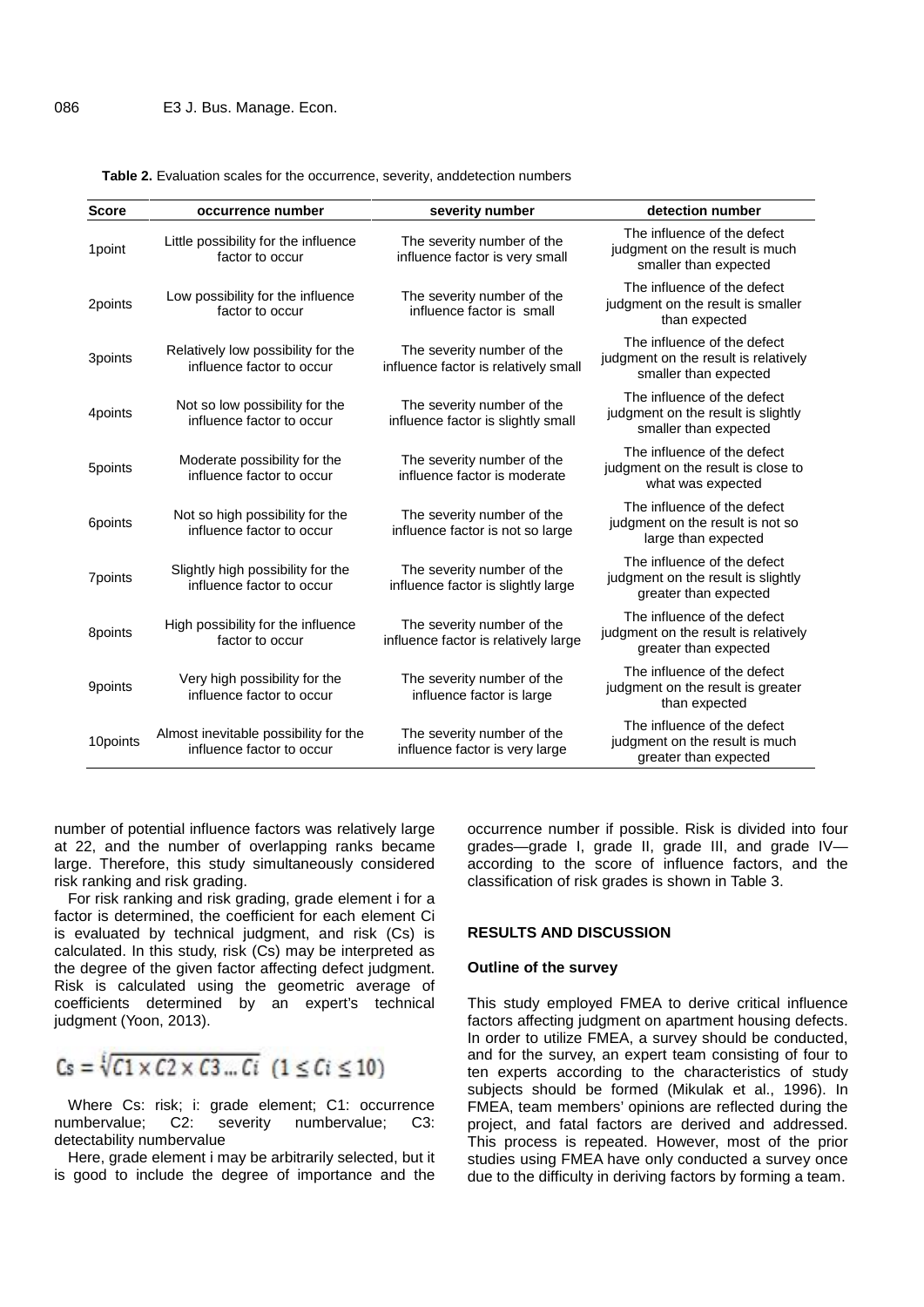**Table 3.** Classification of risk and risk grades

| <b>Risk Grades of Influence factors</b> | <b>Risk Grade(Cs)</b> |  |  |  |
|-----------------------------------------|-----------------------|--|--|--|
| I. Fatal influence factor               | 7~10 points           |  |  |  |
| II. Significant influence factor        | 4~7points             |  |  |  |
| III. Minor influence factor             | 2~4points             |  |  |  |
| IV. Very small influence factor         | $0 - 2$ points        |  |  |  |

**Table 4.** Results of reliability analysis

| <b>Item</b>                 | <b>Evaluation Scale</b> | Cronbach's <sup>a</sup> | <b>Number of Items</b> |  |
|-----------------------------|-------------------------|-------------------------|------------------------|--|
|                             | Occurrence number       | 0.769                   |                        |  |
| Measurement and appraisal   | Severity number         | 0.826                   | 4                      |  |
|                             | Detection number        | 0.782                   |                        |  |
|                             | Occurrence number       | 0.826                   |                        |  |
| Institutions and guidelines | Severity number         | 0.805                   |                        |  |
|                             | Detection number        | 0.838                   |                        |  |
|                             | Occurrence number       | 0.746                   |                        |  |
| Capabilities                | Severity number         | 0.778                   |                        |  |
|                             | Detection number        | 0.790                   |                        |  |
|                             | Occurrence number       | 0.793                   |                        |  |
| Mind                        | Severity number         | 0.808                   | 4                      |  |
|                             | Detection number        | 0.825                   |                        |  |

Accordingly, this study included a total of 21 subjects in consideration of the number of surveys, survey period, and survey reliability. The subjects were defect assessment companies and court appraisers who had taken part in apartment housing defect lawsuits; the survey period was five days, from March 3 to March 7, 2014.

## **Reliability analysis results**

This study used SPSS Statistics 18 program to verify the reliability of the survey results. Reliability analysis is used to produce consistent results when a subject is measured by similar measurement tools several times or repetitively measured by a single measurement tool. In other words, the reliability of a scale is high when consistent results are achieved. Methods used to evaluate the reliability of a scale include internal consistency, test-reliability, and alternative-form reliability, and the most widely used method among them is internal consistency. Internal consistency concerns whether items are consistent or homogenous when measurementincludes multiple items. Internal consistency is evaluated by correlating items, and the more highly correlated items are, the higher internal

consistency is. The most commonly used method to evaluate the reliability of a scale using internal

consistency is Cronbach's coefficient alpha(Cronbach's  $a$ ). Reliability analysis is evaluated based on Cronbach's

**a** coefficient, case effectiveness means the number of effective questionnaires, and the number of items is the deterioration factor.

Table 4 illustrates the reliability analysis results.

Overall, Cronbach's  $a$  coefficient ranged from 0.746 to 0.838, which was larger than 0.6, the standard for good internal consistency; therefore, internal consistency was obtained and the results were reliable.

#### **Derivation of critical influence factors**

**Occurrence number:** Table 5 displays the top 10 factors and the occurrence, severity, and detection numbers among potential influence factors.

First, the top 10 influence factors for the occurrence number were A-03, B-07, C-01, C-03, C-04, C-05, C-06, C-07, D-01, and D-02. The occurrence number of low price bidding methods used to select defect assessment companies(B-07) was highest at 8.8, and that of differences in the defect investigation scope according to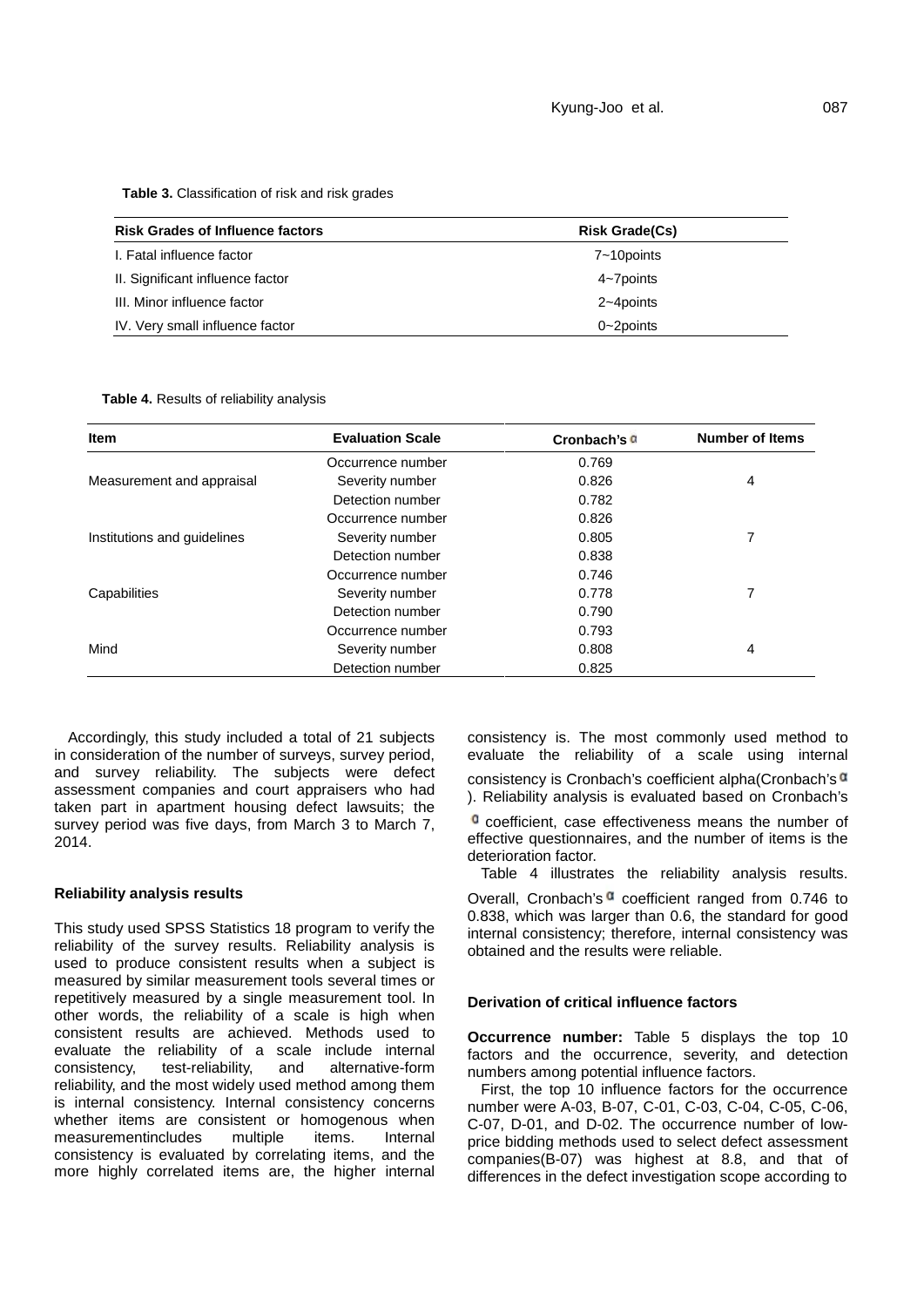| Occurrence number |      |                | <b>Severity number</b> |      |                | <b>Detectability number</b> |      |                |
|-------------------|------|----------------|------------------------|------|----------------|-----------------------------|------|----------------|
| Code              | Avg. | Ranking        | Code                   | Avg. | Ranking        | Code                        | Avg. | Ranking        |
| $B-07$            | 8.8  |                | $B-07$                 | 9.2  |                | $B-07$                      | 9.0  |                |
| $C-06$            | 7.6  | $\overline{2}$ | $C-03$                 | 7.6  | 2              | $C-03$                      | 7.6  | 2              |
| $C-04$            | 7.0  | 3              | $C-06$                 | 7.4  | 3              | $C-06$                      | 7.4  | 3              |
| $C-05$            | 7.0  | $\overline{4}$ | $C-05$                 | 7.2  | $\overline{4}$ | $C-05$                      | 7.0  | $\overline{4}$ |
| $C-03$            | 6.8  | 5              | $C-01$                 | 7.0  | 5              | $C-01$                      | 6.8  | 5              |
| $C-01$            | 6.6  | 6              | $A-03$                 | 6.6  | 6              | $A-03$                      | 6.4  | 6              |
| $D-02$            | 6.6  |                | $D-02$                 | 6.4  | 7              | $C-04$                      | 6.4  |                |
| $C-07$            | 6.4  | 8              | $C-07$                 | 6.4  | 8              | $B-01$                      | 6.4  | 8              |
| $D-01$            | 6.4  | 9              | $C-04$                 | 6.2  | 9              | $C-02$                      | 6.2  | 9              |
| $A-03$            | 6.0  | 10             | $C-02$                 | 6.2  | 10             | $A-01$                      | 6.0  | 10             |

**Table 5.** Analysis results of the occurrence, severity, anddetectionnumbers

differences in the technological power of defect assessment companies (C-06) was high at 7.6. Overall, the top 10 influence factors for the occurrence number mostly consisted of factors for defect assessment companies' capabilities. Such results indicate that there should be a change in the bidding methods in the process of selecting defect assessment companies and measures to complement defect assessment companies' capabilities.

**Severity number:** The top 10 factors for the severity number were A-03, B-07, C-01, C-02, C-03, C-04, C-05, C-06, C-07, and D-02. Similar to the occurrence number, the severity number of low-price bidding methods used to select defect assessment companies(B-07) was highest at 9.2, and the severity number of the selection of court appraisers with a low level of expertise (C-03) was high at 7.6. Similar to the occurrence number, overall, the severity number was mostly composed of factors related to defect assessment companies' capabilities. Therefore, B-07 and factors related to defect assessment companies' capabilities had a high possibility of occurring, and their severity number was high as well.

**Detectability number:** The top 10 factors for the detection number were A-01, A-03, B-01, B-07, C-01, C- 02, C-03, C-04, C-05, and C-06. Similar to the occurrence number and the severity number, the detection number of low-price bidding methods used to select defect assessment companies(B-07) was highest at 9.0 and the severity number of the selection of court appraisers with a low level of expertise (C-03) was high at 7.6. Similar to the occurrence number and the severity number, overall, the detection number was mostly composed of B-07 and factors related to defect assessment companies' capabilities.

According to the results of the occurrence, severity, and detection numbers, A-03, B-07, C-01, C-03, C-04, C-05, and C-06 were commonly included in the top 10 factors. This means that low-price bidding methods for defect appraisals and differing defect repair methods used by defect assessment companies and court appraisers affect defect judgment. This also means that the capabilities of defect assessment companies, the justice department, and court appraisers who partake in a defect lawsuit affect the results of defect judgment.

**Risk and risk grades:** Table 6 illustrates the determination of risk grades based on 21 calculated risks. According to the ranking based on the risks of influence factors, the ranking of low-price bidding methods (B-07) for the selection of defect assessment companies was highest at 9.00, which differed by 1.53 from the ranking of differences in the defect investigation scope resulting from the differing technological power of defect assessment companies(C-06). Together with B-07 and C-06, critical influence factors of risk grade I were the selection of court appraisers with a low level of expertise (C-03) and the justice department's lack of technical understanding (C-05).

To look at influence factors according to risk grades, the number of grade I was 4, the number of grade II was 13 (59%), and the number of grade III was 5. In the risk grade standard, grade I included influence factors whose scores were from 7 to 10 points. The number of influence factors whose score was 9 points was one and the number of influence factors whose score was 7 points was three. Then, grade II was significant influence factors that included the widest range of scores from 4 points to 7 points. Within grade II, there were diverse scores of 4, 5, and 6 points. In detail, there were seven influence factors with a score of 6 points, and they were largely factors related to participants' capabilities. Three influence factors had a score of 5 points, and they were largely factors related to participants'. Two influence factors had a score of 4 points, and they were factors concerning institutions and guidelines. Seven influence factors belonged to grade III, and they were mostly factors related to institutions and guidelines and measurement and appraisal.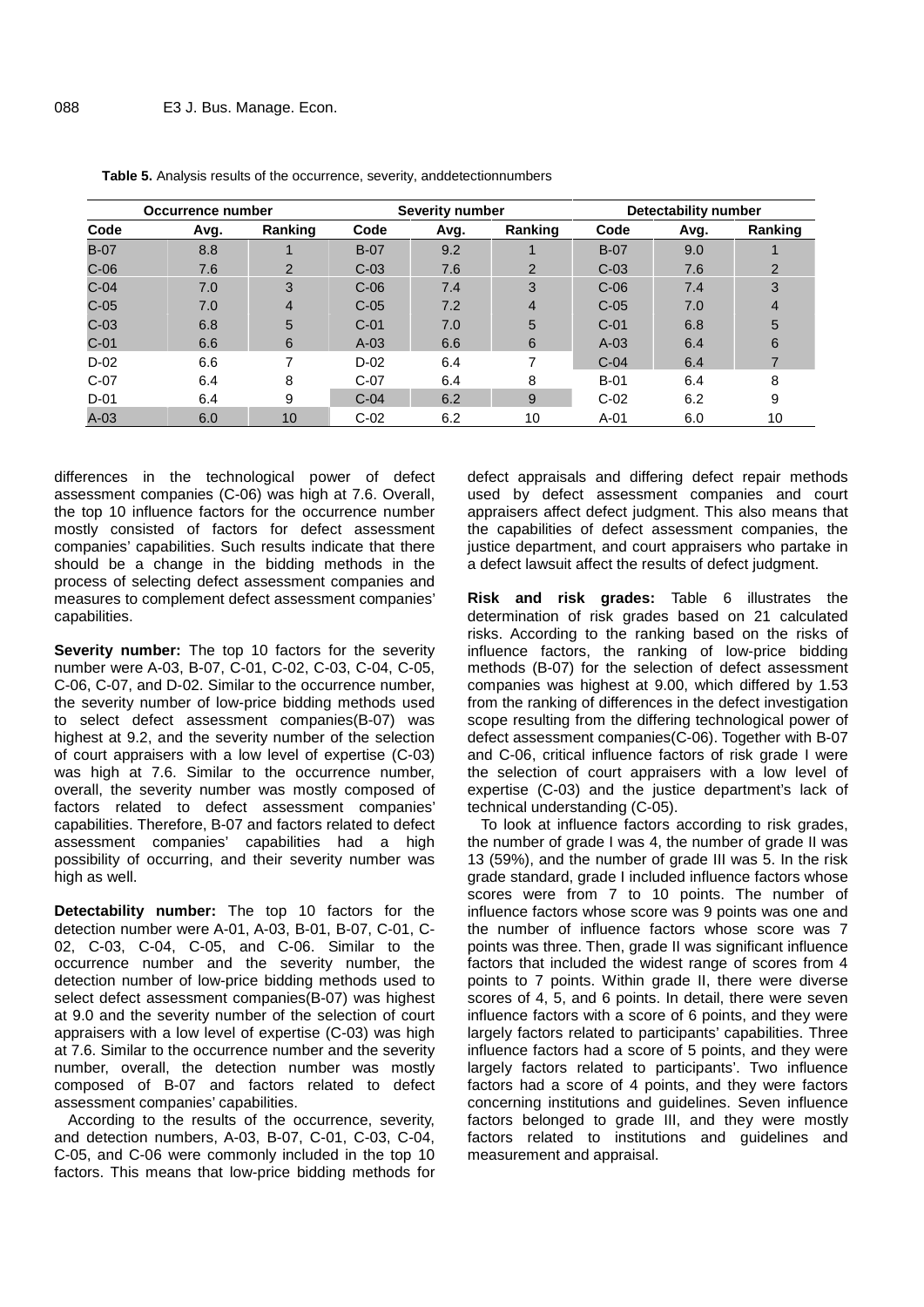| $B-07$ | Selection of a defect assessment company with a low price<br>bidding method                                        | 728.64 | 9.00 |   |  |
|--------|--------------------------------------------------------------------------------------------------------------------|--------|------|---|--|
| $C-06$ | Differences in defect investigation scope resulting from defect<br>assessment companies' technological differences | 416.18 | 7.47 |   |  |
| $C-03$ | Selection of court appraisers with lack of expertise                                                               | 392.77 | 7.32 |   |  |
| $C-05$ | Lack of technical understanding of the justice department                                                          | 352.80 | 7.07 | 4 |  |
| $C-01$ | Performance of appraisal by a non-professional court<br>appraiser                                                  | 314.16 | 6.80 | b |  |

**Table 6.** Analysis results of risks and risk grades

|        | assessment companies technological differences                                                                                                        |        |      |                |              |
|--------|-------------------------------------------------------------------------------------------------------------------------------------------------------|--------|------|----------------|--------------|
| $C-03$ | Selection of court appraisers with lack of expertise                                                                                                  | 392.77 | 7.32 | 3              | Ι            |
| $C-05$ | Lack of technical understanding of the justice department                                                                                             | 352.80 | 7.07 | 4              | L            |
| $C-01$ | Performance of appraisal by a non-professional court<br>appraiser                                                                                     | 314.16 | 6.80 | 5              | $\mathbf{I}$ |
| $C-04$ | Residents' lack of special knowledge                                                                                                                  | 277.76 | 6.52 | 6              | $\mathbf{I}$ |
| $A-03$ | Selection of differing defect repair methods according to<br>defect assessment companies and court appraisers                                         | 253.44 | 6.33 | $\overline{7}$ | $\mathbf{I}$ |
| $C-07$ | Lack of technical human resources due to petty status of<br>court appraisers                                                                          | 237.57 | 6.19 | 8              | $\mathbf{I}$ |
| $D-02$ | Lack of defect assessment companies'responsibility for<br>appraisal outcomes                                                                          | 228.10 | 6.11 | 9              | $\mathbf{I}$ |
| $C-02$ | Lack of professionals (facilities, electricity, and landscaping)<br>owned by the defect assessment company                                            | 222.95 | 6.06 | 10             | $\mathbf{I}$ |
| $B-01$ | Inconsistent reduction of appraisal amount due to restricted<br>responsibility of the justice department                                              | 222.72 | 6.06 | 11             | $\mathbf{I}$ |
| $A-01$ | Involvement of defect measurers' subjective views                                                                                                     | 167.04 | 5.51 | 12             | $\mathbf{I}$ |
| $D-01$ | Lack of residents' interest in defect appraisal                                                                                                       | 166.40 | 5.50 | 13             | $\mathbf{I}$ |
| $D-04$ | Differences in perspectives among defect assessment<br>companies                                                                                      | 151.63 | 5.33 | 14             | $\mathbf{I}$ |
| $D-03$ | Excessive appraisal by defect assessment companies<br>aligned with the plaintiff's interest                                                           | 151.42 | 5.33 | 15             | $\mathbf{I}$ |
| $B-03$ | Unclear standard for defect judgment                                                                                                                  | 101.20 | 4.66 | 16             | $\mathbf{I}$ |
| $B-02$ | Insufficiency in receivables transfer rate by the representative<br>meeting of residents (plaintiff)                                                  | 80.96  | 4.33 | 17             | $\mathbf{I}$ |
| $B-05$ | Lack of application standard and guidelines by defect<br>assessment companies for defect repair methods                                               | 51.98  | 3.73 | 18             | III          |
| $B-04$ | Lack of quidelines by defect assessment companies for<br>defect measurement standard and methods                                                      | 51.84  | 3.73 | 19             | $\rm III$    |
| $A-02$ | Differing defect measurement methods according to defect<br>assessment companies and court appraisers (defect<br>measurement locations and equipment) | 41.62  | 3.47 | 20             | Ш            |
| $A-04$ | Application of differing costs (material cost and labor cost)<br>according to defect assessment companies and court<br>appraisers                     | 30.72  | 3.13 | 21             | III          |
| $B-06$ | Lack of consistent guidelines by defect assessment<br>companies for cost application standard                                                         | 26.88  | 3.00 | 22             | Ш            |

**Code Influence factors RPN Risk (Cs) Risk Ranking Risk Grade**

According to the above results, in terms of institutions and guidelines, low-price bidding methods in selecting defect assessment companies should be improved to minimize conflicts among participants resulting from the results of defect judgment. Low-price bidding methods are likely to degrade the quality of defect appraisals and make fair and precise defect appraisals difficult. The defect investigation scope of defect assessment companies should also be made clear so that defects are not omitted when appraisals are made. In addition, technical support and training for petty defect assessment companies is considered necessary to enhance participants' capabilities. Lastly, educational support to improve the justice department's and residents' technical understanding and a fair judgment standard for the selection of court appraisers are considered necessary.

## **Conclusion**

In Korea, an increase in apartment housing defect lawsuits has led to wasted time and costs in social terms and intensified conflicts. Nonetheless, research deriving